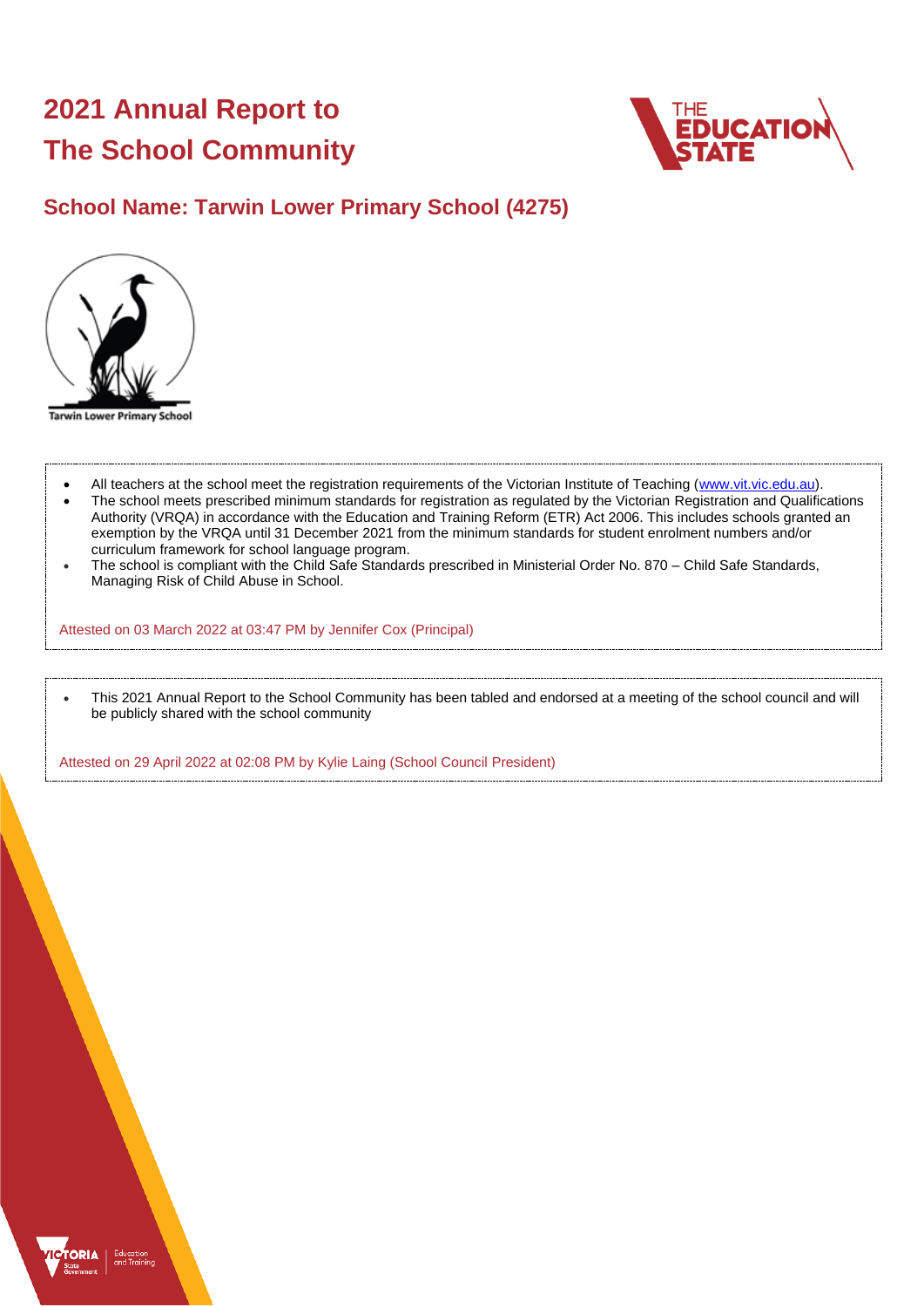

## How to read the Annual Report

### What does the *'About Our School'* commentary section of this report refer to?

The 'About our school' commentary provides a brief background on the school, an outline of the school's performance over the year and future directions.

The 'School Context' describes the school's vision, values and purpose. Details include the school's geographic location, size and structure, social characteristics, enrolment characteristics and special programs.

The 'Framework for Improving Student Outcomes (FISO)' section includes the improvement initiatives the school has selected and the progress they have made towards achieving them through the implementation of their School Strategic Plan and Annual Implementation Plan.

### What does the *'Performance Summary'* section of this report refer to?

The Performance Summary includes the following:

#### **School Profile**

- student enrolment information
- the school's 'Student Family Occupation and Education' category
- a summary of parent responses in the Parent Opinion Survey, shown against the statewide average for Primary schools
- school staff responses in the area of School Climate in the School Staff Survey, shown against the statewide average for Primary schools

#### **Achievement**

- English and Mathematics for Teacher Judgements against the curriculum
- English and Mathematics for National Literacy and Numeracy tests (NAPLAN).

#### **Engagement**

Student attendance at school

#### **Wellbeing**

Student responses to two areas in the Student Attitudes to School Survey:

- Sense of Connectedness
- Management of Bullying

Results are displayed for the latest year and the average of the last four years (where available). As NAPLAN tests were not conducted in 2020, the NAPLAN 4-year average is the average of 2018, 2019 and 2021 data in the 2021 Performance Summary.

## Considering COVID-19 when interpreting the Performance Summary

The Victorian community's experience of COVID-19, including remote and flexible learning, had a significant impact on normal school operations in 2020 and 2021. This impacted the conduct of assessments and surveys. Readers should be aware of this when interpreting the Performance Summary.

For example, in 2020 and 2021 school-based surveys ran under changed circumstances, and NAPLAN was not conducted in 2020. Absence and attendance data during this period may have been influenced by local processes and procedures adopted in response to remote and flexible learning.

Schools should keep this in mind when using this data for planning and evaluation purposes.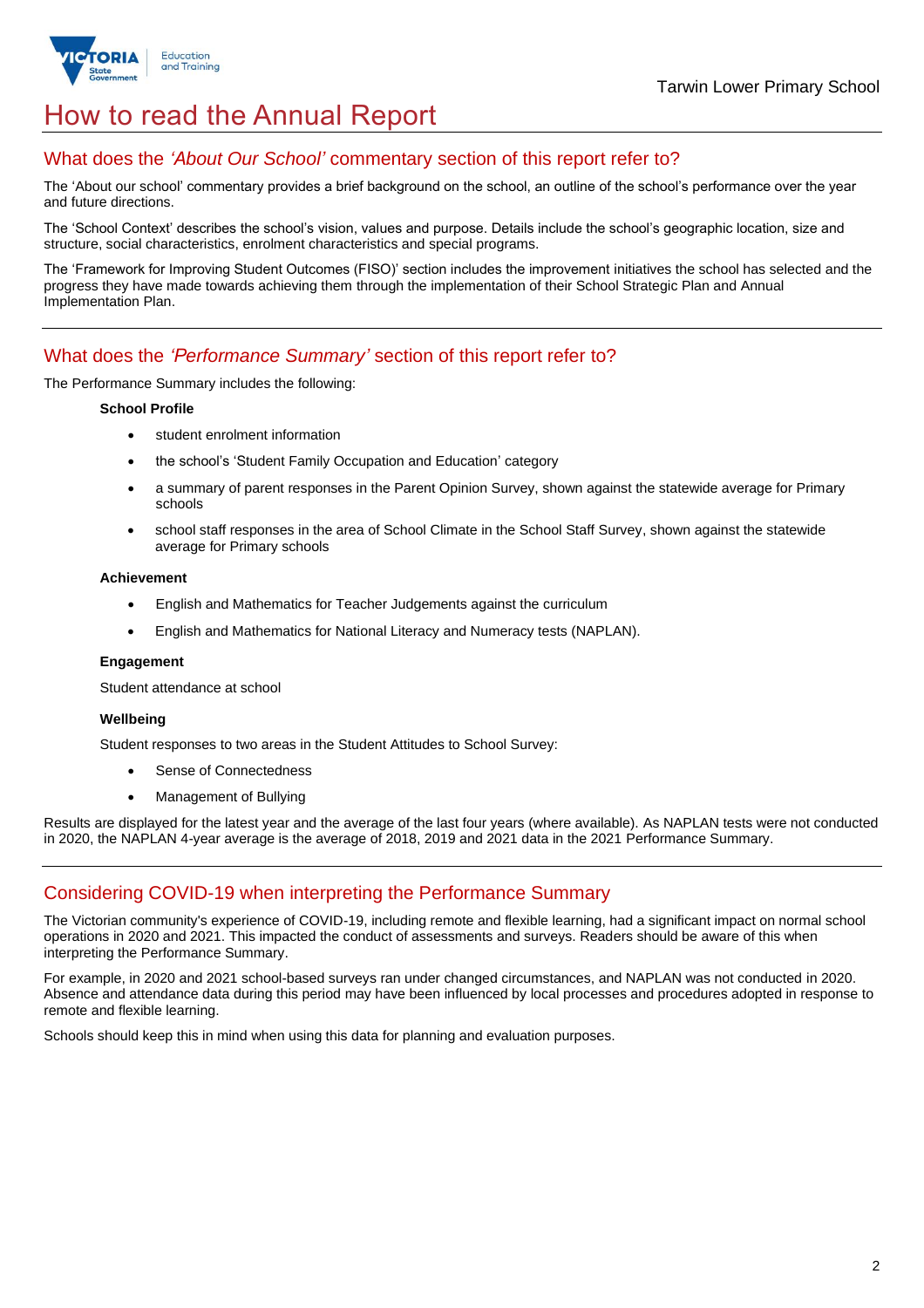

## How to read the Annual Report (continued)

### What do *'Similar Schools'* refer to?

Similar Schools are a group of Victorian government schools with similar characteristics to the school.

This grouping of schools has been created by comparing each school's socio-economic background of students, the number of non-English speaking students and the school's size and location.

## What does *'NDP'* or '*NDA*' mean?

'NDP' refers to no data being published for privacy reasons or where there are insufficient underlying data. For example, very low numbers of participants or characteristics that may lead to identification will result in an 'NDP' label.

'NDA' refers to no data being available. Some schools have no data for particular measures due to low enrolments. There may be no students enrolled in some year levels, so school comparisons are not possible.

Note that new schools only have the latest year of data and no comparative data from previous years. The Department also recognises unique circumstances in Specialist, Select Entry, English Language, Community Schools and schools that changed school type recently, where school-to-school comparisons are not appropriate.

## What is the *'Victorian Curriculum'*?

The Victorian Curriculum F–10 sets out what every student should learn during his or her first eleven years of schooling. The curriculum is the common set of knowledge and skills required by students for life-long learning, social development and active and informed citizenship.

The Victorian Curriculum is assessed through teacher judgements of student achievement based on classroom learning.

The curriculum has been developed to ensure that school subjects and their achievement standards enable continuous learning for all students, including students with disabilities.

The 'Towards Foundation Level Victorian Curriculum' is integrated directly into the curriculum and is referred to as 'Levels A to D'.

'Levels A to D' may be used for students with disabilities or students who may have additional learning needs. These levels are not associated with any set age or year level that links chronological age to cognitive progress (i.e., there is no age expected standard of achievement for 'Levels A to D').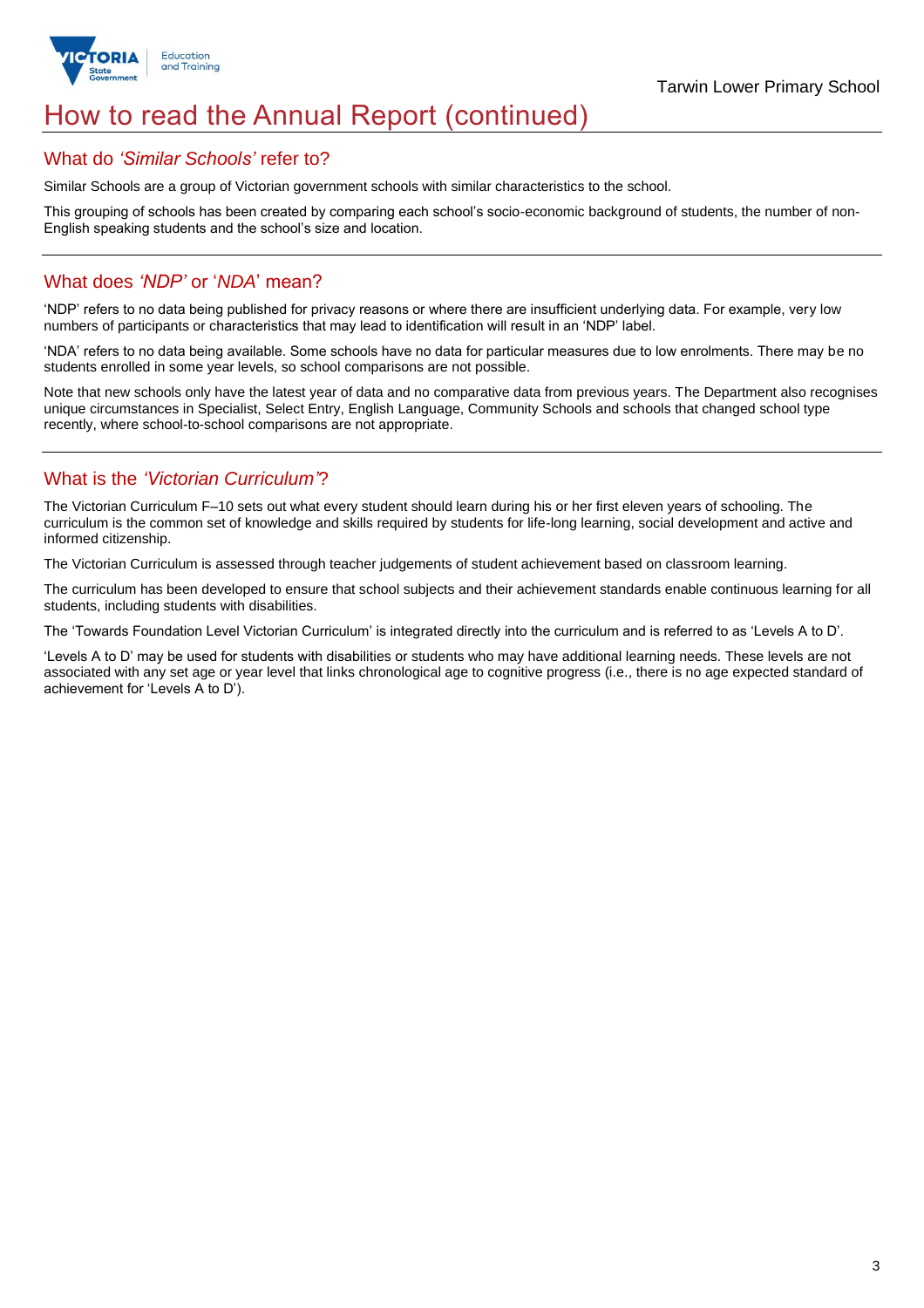



## **About Our School**

## School context

Tarwin Lower Primary school is located in beautiful South Gippsland, near the Tarwin River. The school is a central part of the local community and provides many opportunities for collaboration between the students and wider community. The school values of Co-operation, Resilience, Kindness and Respect are demonstrated by staff and students in everything we do. Each child is unique and Tarwin Lower Primary School ensures that all students are cared for, nurtured and supported throughout all areas of their learning.

Tarwin Lower Primary School comprises of one central classroom space, which is divided into three large classrooms, a library and several smaller learning spaces. Small class sizes and a varied curriculum ensures that all students are catered for within the stimulating learning environment. The school has one Principal and 3 full-time teachers. The students enjoy a range of specialist subjects and participate in Indonesian, Music, the Mobile Library with specialist teachers. Students also have one-hour lessons of ICT, HPE, and ART. The grade 2/3 students also have one lesson of Kitchen Garden through the Stephanie Alexander Kitchen Garden Program. We have a Chaplain two days a week to support wellbeing. There is also a Playgroup each Friday morning and before and after school care.

Tarwin Lower continues to pride itself on offering all students;

- A learner-centred approach, with a strong emphasis on individualised and small group instruction.
- A strong social and emotional program where student self-identity, participation and expression is respected and enhanced.
- An engaging and stimulating learning environment both inside the classroom and outside in the school and community.

• A wide and varied curriculum based on best practise models, preparing our students to be strong and active members of the community.

## Framework for Improving Student Outcomes (FISO)

Tarwin Lower Primary Schools Framework for Improving Student Outcomes (FISO) priority for 2021 was again focusing on Teaching and Learning, with our learning initiatives being Curriculum Planning and Assessment and Building Practice Excellence. The school continued to focus on building teacher excellence through our work with other nearby schools on our Corner Inlet Learning Alliance (CILA) network of schools and utilising staff knowledge with peer observations and develop our understanding of HITS. Our focus for 2021 was on the mathematics curriculum. Learning Intentions and Success Criteria were explored. However, due to COVID, the content will need to be revisited in 2022 to be embedded.

## Achievement

Due to the challenges of 2021, the students and staff continued to adapt to new ways of teaching and learning. Teachers worked on developing more differentiated tasks and ensuring that students entered any task at their level of learning and understanding. Staff undertook weekly professional learning designed to help them at their point of need and build their capacity.

The introduction of virtual excursions gave students a different perspective of the world and built a wide range of general knowledge and extended students interests.

During remote learning, staff were able to utilise online resources and in particular Google Classroom for contentdelivery and assessment and consequently develop new ways of differentiating for students. Staff engaged in learning designed to support them with the introduction and use of the remote platform. This immediacy of need saw many staff build and grow their skills quickly and share new learning openly. Staff planned, filmed and shared explicit learning support sessions to support our most vulnerable students.

While the overall end of year achievement results for our student body was more conservative than in previous years,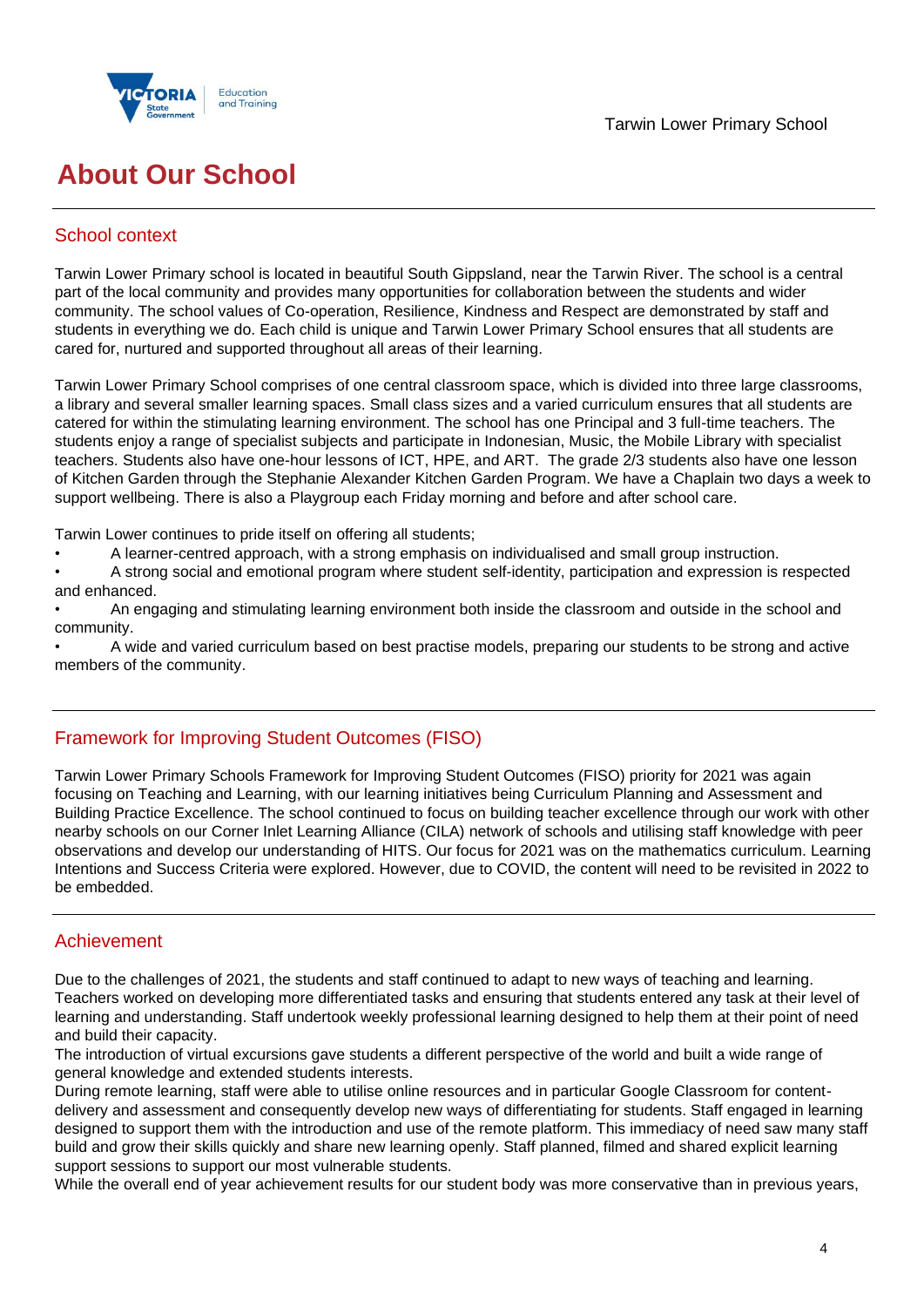

staff focused on reporting only on learning that they had clear evidence for.

Our NAPLAN results over a four year average are higher than similar schools and the state average in reading. Our numeracy in year 3 is below similar schools and the state average. In year 5, however this has turned around the results show we are above similar schools and at the state average.

## Engagement

A selection of students at Tarwin Lower Primary school, who previously displayed high levels of engagement at on-site school, experienced challenges in terms of their engagement at remote and flexible learning. To support our students to return to onsite learning, classroom teachers ensured that the first week was designed to support students to reengage with staff, peers and routines before building expectations in task work. This regulation time was vital in seeing students return to school and re-engage. During home learning staff engaged with students and families through regular contact and support via WebEx and phone calls. Our school climate results are above the state average. Our absence rate continues to be above similar schools and the state average as we have high absenteeism.

## **Wellbeing**

Wellbeing is always a critical part of the work at Tarwin Lower Primary School. In addition to the phone contact, staff also offered phone and or Webex student, parent, teacher conferences to help support students both on and offsite. Aiming to maintain predictability and expected routines was an important part of supporting the wider school community's wellbeing. The school remained a dependable and predictable place.

Over the course of the year, Staff felt that the increasing need for welfare support and action was only going to be more prevalent once students had returned onsite. A school Chaplain has been employed and her hours have increased in 2022 to fully support all our community. Wellbeing Wednesday was introduced to ensure students, staff and families maintained a healthy balance of mental and physical health. Our parent satisfaction is the similar to the state average.

## Finance performance and position

Tarwin Lower Primary School finished 2021 with a healthy surplus in the SRP. The Principal has a substantive teaching role within the school, which negates the need to employ an extra teacher. Likewise, the school cash accounts completed 2021 with a greater than expected surplus, in part attributed to the reduction in running expenditure due to remote and flexible learning. The school received the following extra funding in 2021:

- Bushfire Preparedness \$20000
- Student Excellence Program \$1650
- Annual Contracts and Essential Safety Measures \$12143
- Sporting Schools \$2, 800.00
- Tutor Learning \$25000
- Chaplaincy program \$20280
- Swimming in Schools \$810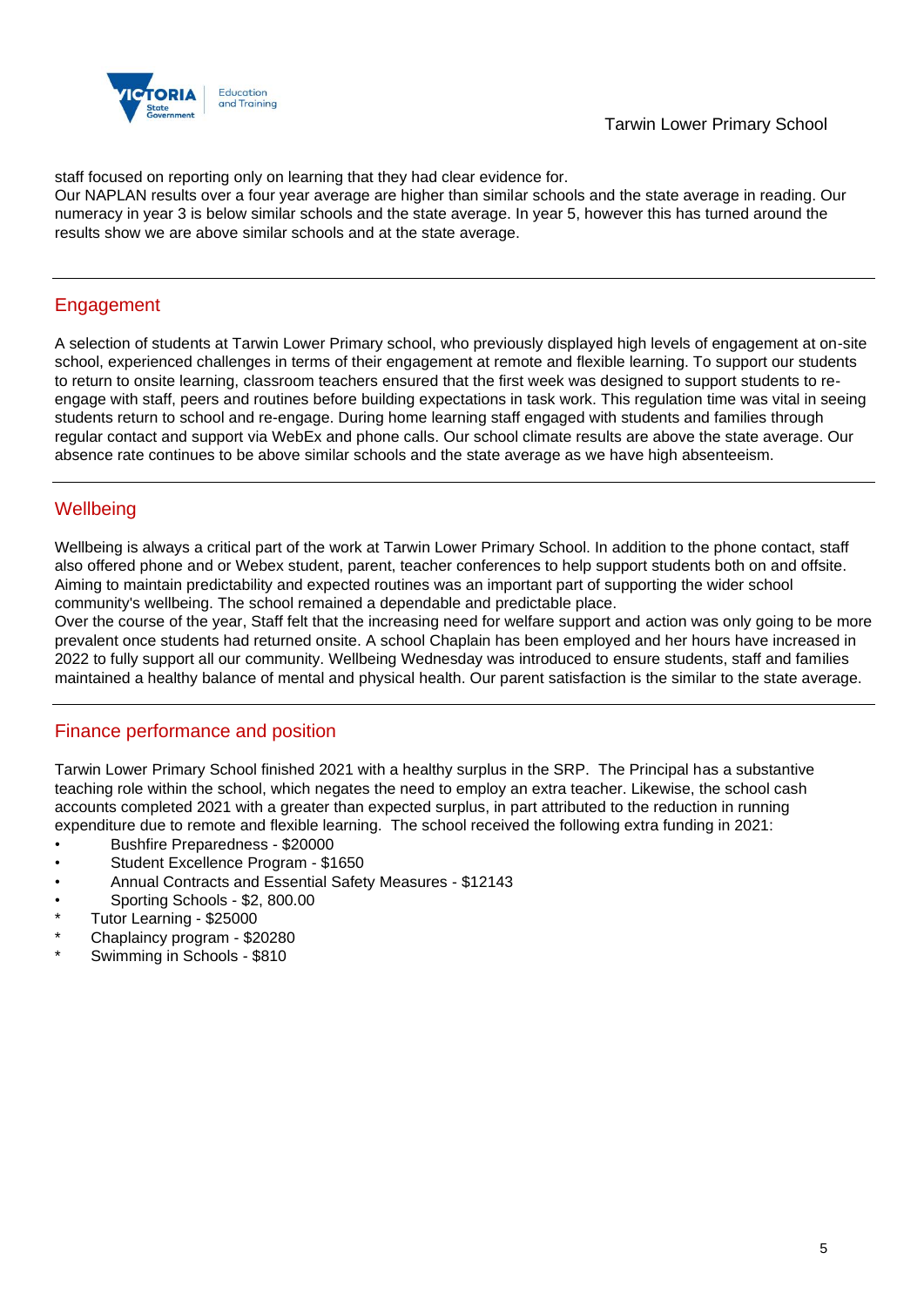

# **Performance Summary**

The Performance Summary for government schools provides an overview of how this school is contributing to the objectives of the Education State and how it compares to other Victorian government schools.

All schools work in partnership with their school community to improve outcomes for children and young people. Sharing this information with parents and the wider school community helps to support community engagement in student learning, a key priority of the Framework for Improving Student Outcomes.

Refer to the 'How to read the Annual Report' section for help on how to interpret this report.

## SCHOOL PROFILE

#### **Enrolment Profile**

A total of 45 students were enrolled at this school in 2021, 23 female and 22 male.

NDP percent of students had English as an additional language and 0 percent were Aboriginal or Torres Strait Islander.

#### **Overall Socio-Economic Profile**

The overall school's socio-economic profile is based on the school's Student Family Occupation and Education index (SFOE).

SFOE is a measure of socio-educational disadvantage of a school, based on educational and employment characteristics of the parents/carers of students enrolled at the school. Possible SFOE band values are: Low, Low-Medium, Medium and High. A 'Low' band represents a low level of socio-educational disadvantage, a 'High' band represents a high level of socio-educational disadvantage.

This school's SFOE band value is: Low - Medium

#### **Parent Satisfaction Summary**

The percent endorsement by parents on their school satisfaction level, as reported in the annual Parent Opinion Survey.

Percent endorsement indicates the percent of positive responses (agree or strongly agree) from parents who responded to the survey.



#### **School Staff Survey**

The percent endorsement by staff on School Climate, as reported in the annual School Staff Survey.

Percent endorsement indicates the percent of positive responses (agree or strongly agree) from staff who responded to the survey.

Data is suppressed for schools with three or less respondents to the survey for confidentiality reasons.

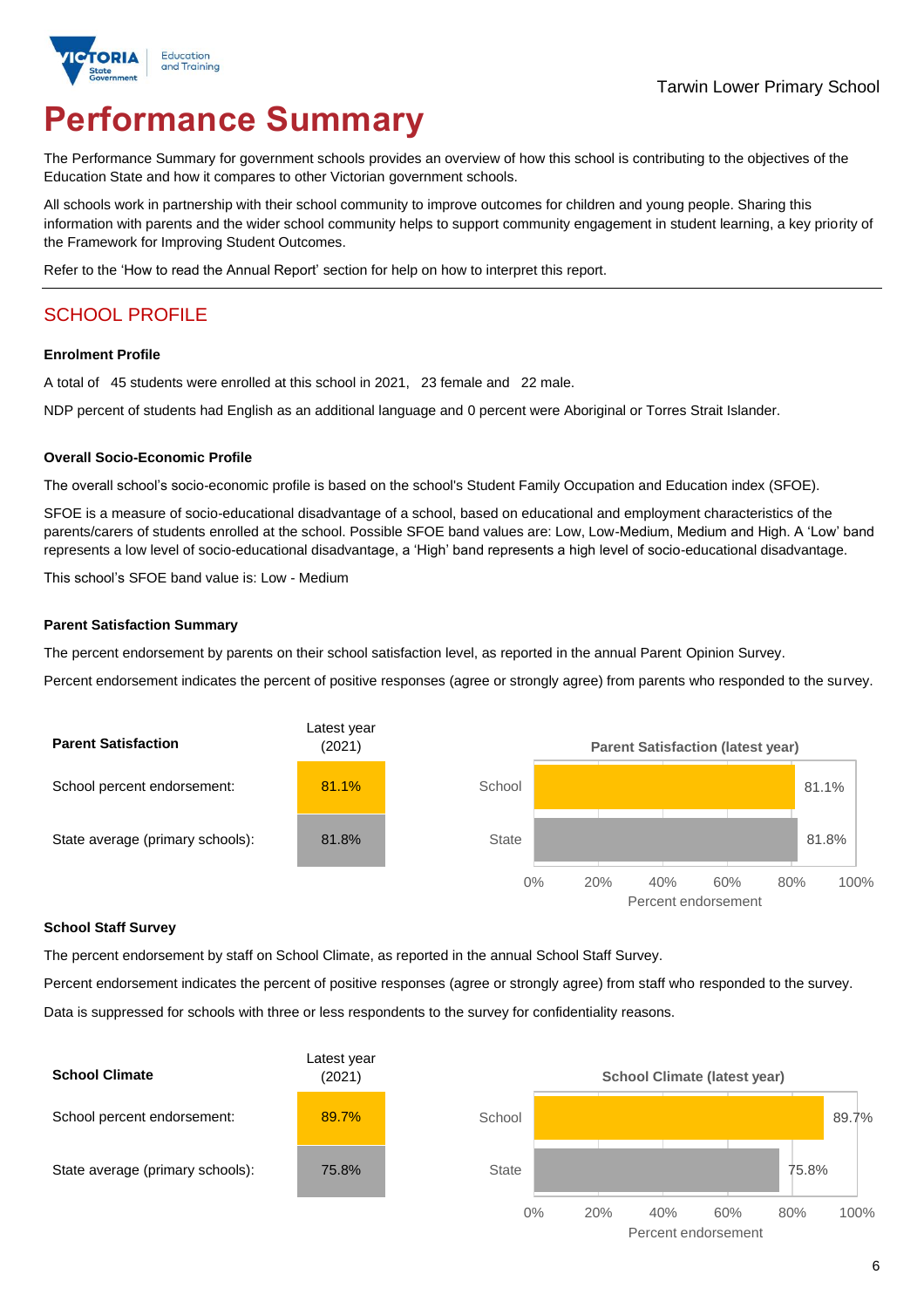

## ACHIEVEMENT

*Key: 'Similar Schools' are a group of Victorian government schools that are like this school, taking into account the school's socioeconomic background of students, the number of non-English speaking students and the size and location of the school.*

#### **Teacher Judgement of student achievement**

Percentage of students working at or above age expected standards in English and Mathematics.



Percent students at or above age expected level

| <b>Mathematics</b><br>Years Prep to 6                             | Latest year<br>(2021) |
|-------------------------------------------------------------------|-----------------------|
| School percent of students at or above age<br>expected standards: | 91.0%                 |
| Similar Schools average:                                          | 86.4%                 |
| State average:                                                    | 84.9%                 |

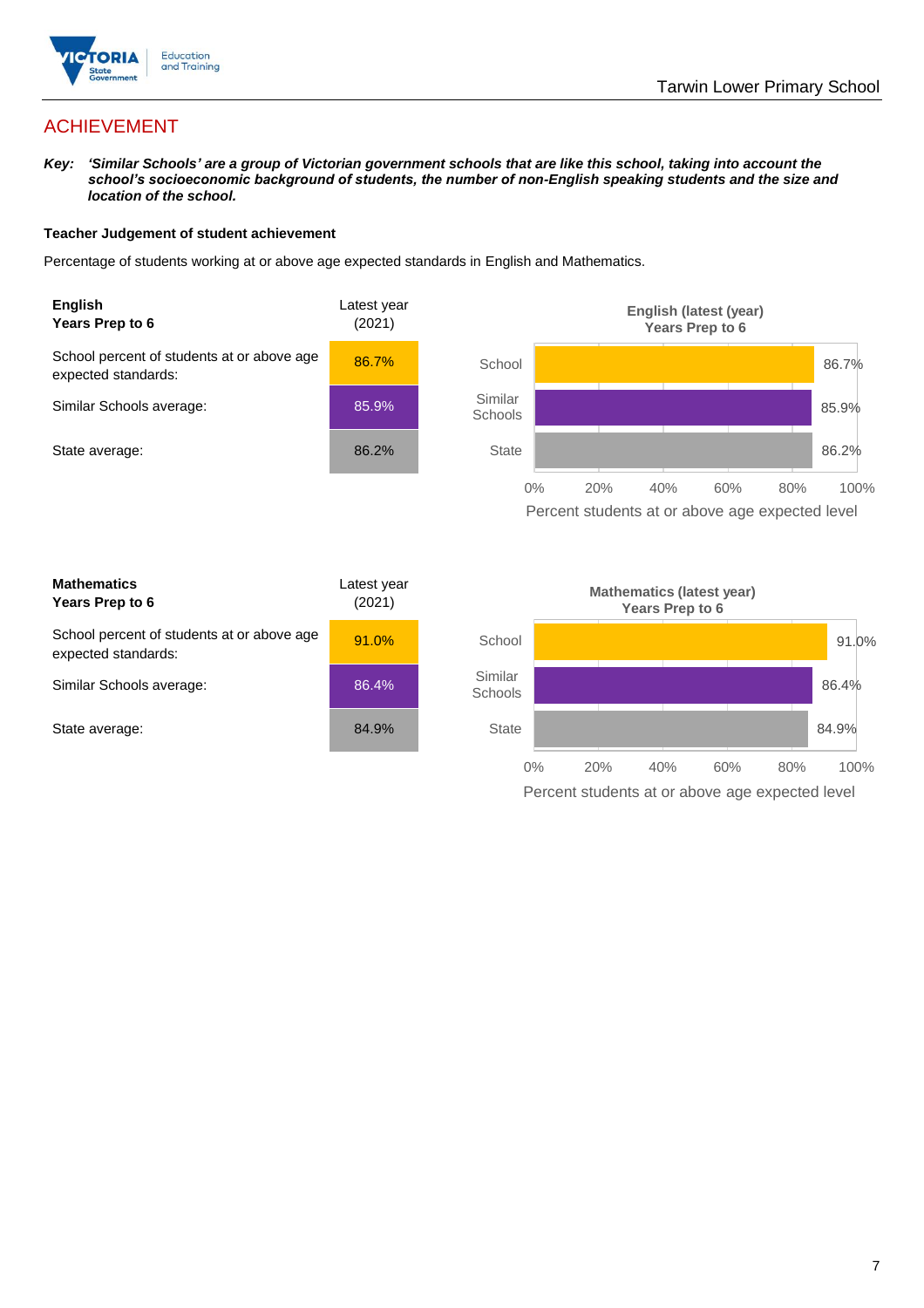

## ACHIEVEMENT (continued)

*Key: 'Similar Schools' are a group of Victorian government schools that are like this school, taking into account the school's socioeconomic background of students, the number of non-English speaking students and the size and location of the school.*

#### **NAPLAN**

Percentage of students in the top three bands of testing in NAPLAN.

Note: NAPLAN tests were not conducted in 2020, hence the 4-year average is the average of 2018, 2019 and 2021 data.

| Reading<br>Year <sub>3</sub>                      | Latest year<br>(2021) | 4-year<br>average |                    |      | <b>NAPLAN Reading (latest year)</b>  | Year <sub>3</sub> |       |                                               |        |
|---------------------------------------------------|-----------------------|-------------------|--------------------|------|--------------------------------------|-------------------|-------|-----------------------------------------------|--------|
| School percent of students in<br>top three bands: | 100.0%                | 88.9%             | School             |      |                                      |                   |       |                                               | 100.0% |
| Similar Schools average:                          | 77.4%                 | 75.1%             | Similar<br>Schools |      |                                      |                   |       | 77.4%                                         |        |
| State average:                                    | 76.9%                 | 76.5%             | <b>State</b>       |      |                                      |                   |       | 76.9%                                         |        |
|                                                   |                       |                   | $0\%$              |      | 20%                                  | 40%               | 60%   | 80%<br>Percent of students in top three bands | 100%   |
| Reading<br>Year 5                                 | Latest year<br>(2021) | 4-year<br>average |                    |      | <b>NAPLAN Reading (latest year)</b>  | Year <sub>5</sub> |       |                                               |        |
| School percent of students in<br>top three bands: | <b>NDP</b>            | 92.3%             | School             | #N/A |                                      |                   |       |                                               |        |
| Similar Schools average:                          | 70.0%                 | 67.5%             | Similar<br>Schools |      |                                      |                   |       | 70.0%                                         |        |
| State average:                                    | 70.4%                 | 67.7%             | <b>State</b>       |      |                                      |                   |       | 70.4%                                         |        |
|                                                   |                       |                   | $0\%$              |      | 20%                                  | 40%               | 60%   | 80%<br>Percent of students in top three bands | 100%   |
|                                                   |                       |                   |                    |      |                                      |                   |       |                                               |        |
| <b>Numeracy</b><br>Year <sub>3</sub>              | Latest year<br>(2021) | 4-year<br>average |                    |      | <b>NAPLAN Numeracy (latest year)</b> | Year <sub>3</sub> |       |                                               |        |
| School percent of students in<br>top three bands: | 57.1%                 | 57.9%             | School             |      |                                      |                   | 57.1% |                                               |        |
| Similar Schools average:                          | 67.1%                 | 70.0%             | Similar<br>Schools |      |                                      |                   |       | 67.1%                                         |        |
| State average:                                    | 67.6%                 | 69.1%             | <b>State</b>       |      |                                      |                   |       | 67.6%                                         |        |
|                                                   |                       |                   | $0\%$              |      | 20%                                  | 40%               | 60%   | 80%<br>Percent of students in top three bands | 100%   |
| <b>Numeracy</b><br>Year 5                         | Latest year<br>(2021) | 4-year<br>average |                    |      | <b>NAPLAN Numeracy (latest year)</b> | Year 5            |       |                                               |        |
| School percent of students in<br>top three bands: | <b>NDP</b>            | 61.5%             | School             | #N/A |                                      |                   |       |                                               |        |
| Similar Schools average:                          | 63.8%                 | 57.4%             | Similar<br>Schools |      |                                      |                   |       | 63.8%                                         |        |
| State average:                                    | 61.6%                 | 60.0%             | <b>State</b>       |      |                                      |                   |       | 61.6%                                         |        |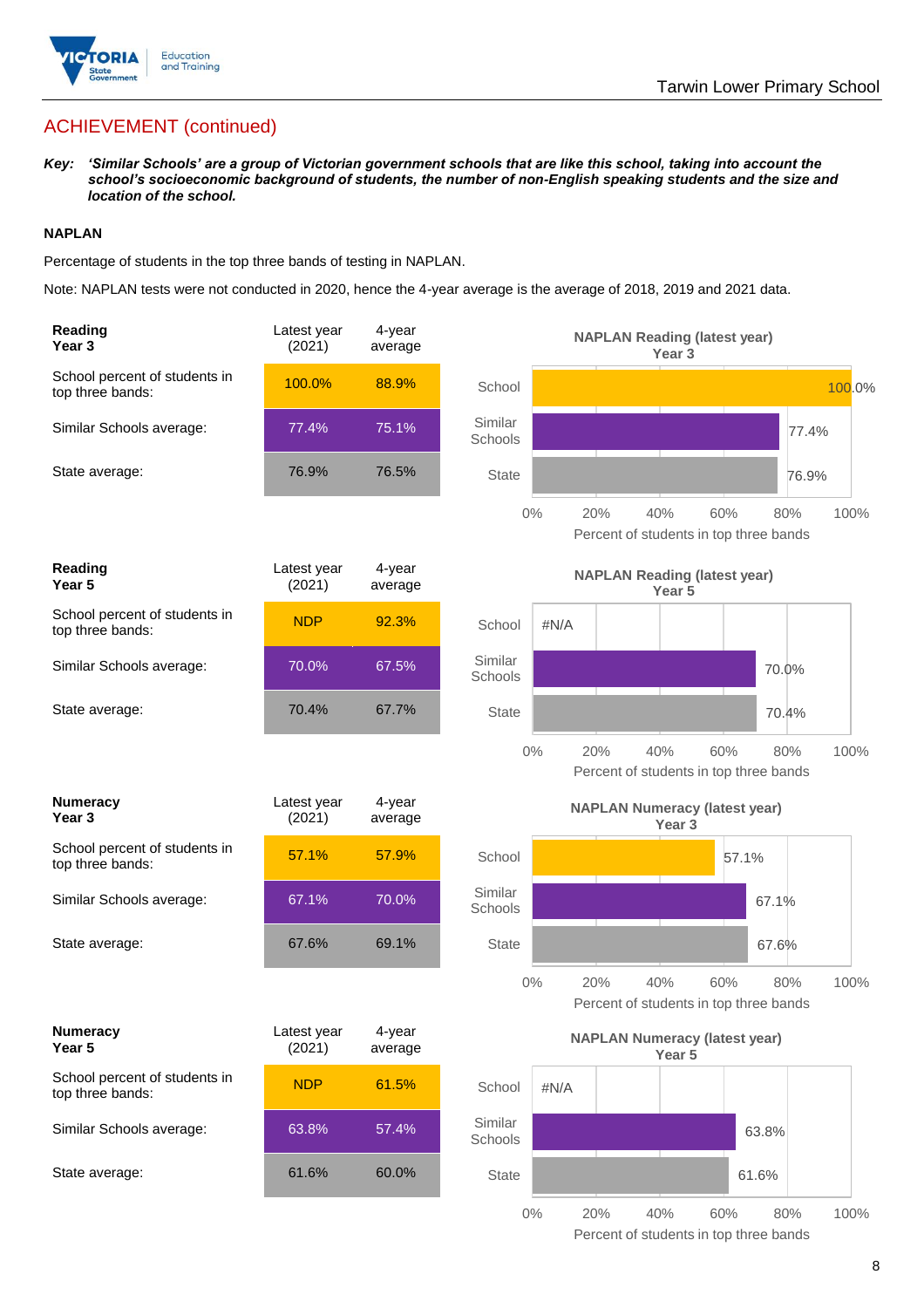

## ACHIEVEMENT (continued)

#### **NAPLAN Learning Gain**

NAPLAN learning gain is determined by comparing a student's current year result relative to the results of all 'similar' Victorian students (i.e., students in all sectors in the same year level who had the same score two years prior). If the current year result is in the top 25 percent, their gain level is categorised as 'High'; middle 50 percent is 'Medium'; bottom 25 percent is 'Low'.

#### **Learning Gain Year 3 (2019) to Year 5 (2021)**

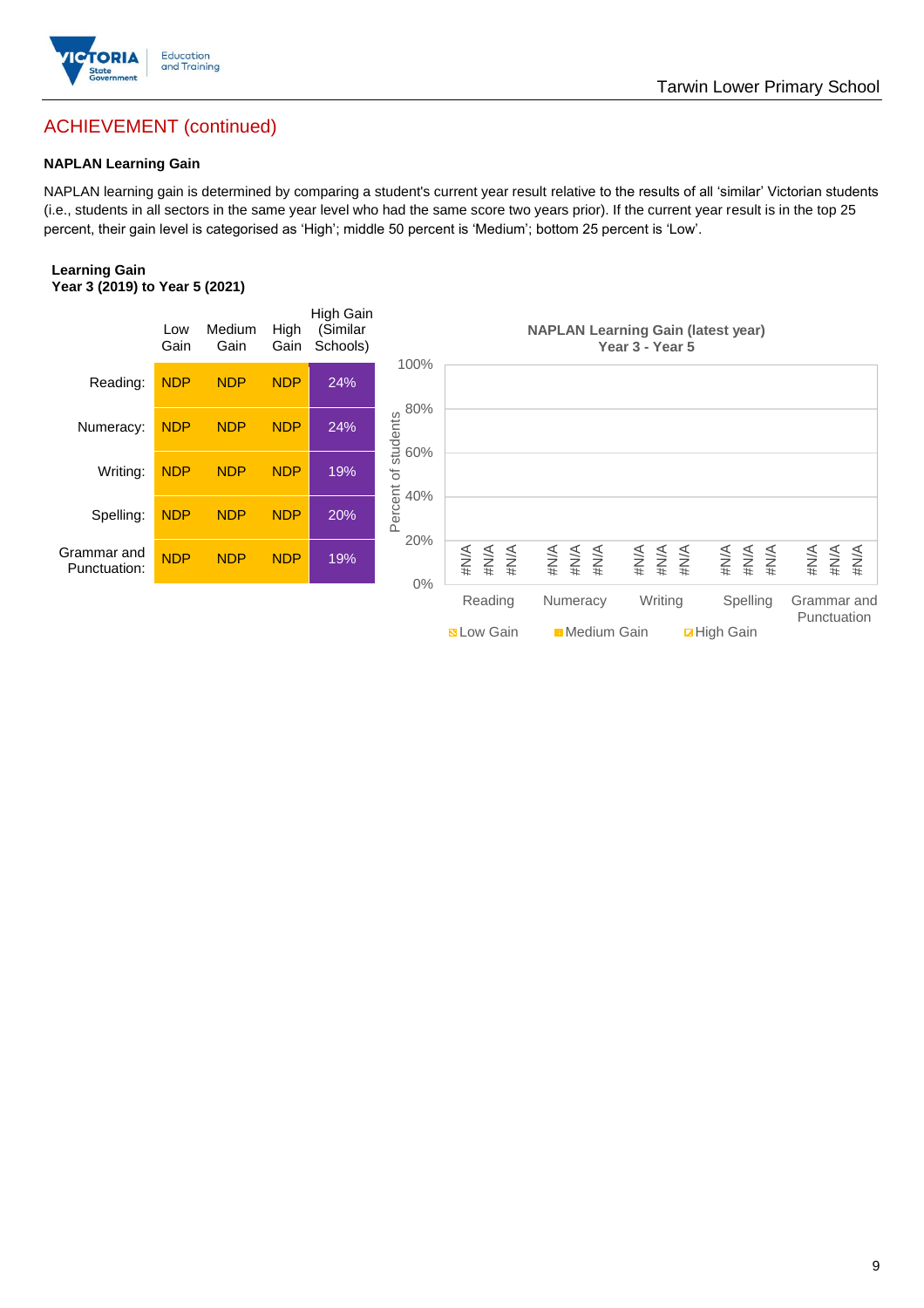

## ENGAGEMENT

*Key: 'Similar Schools' are a group of Victorian government schools that are like this school, taking into account the school's socioeconomic background of students, the number of non-English speaking students and the size and location of the school.*

#### **Average Number of Student Absence Days**

Absence from school can impact on students' learning. Common reasons for non-attendance include illness and extended family holidays. Absence and attendance data in 2020 and 2021 may have been influenced by COVID-19.



#### **Attendance Rate (latest year)**

|                                             | Prep | Year 1 | Year 2 | Year 3 | Year 4     | Year 5 | Year 6 |
|---------------------------------------------|------|--------|--------|--------|------------|--------|--------|
| Attendance Rate by year level<br>$(2021)$ : | 91%  | 91%    | 88%    | 90%    | <b>87%</b> | 93%    | 87%    |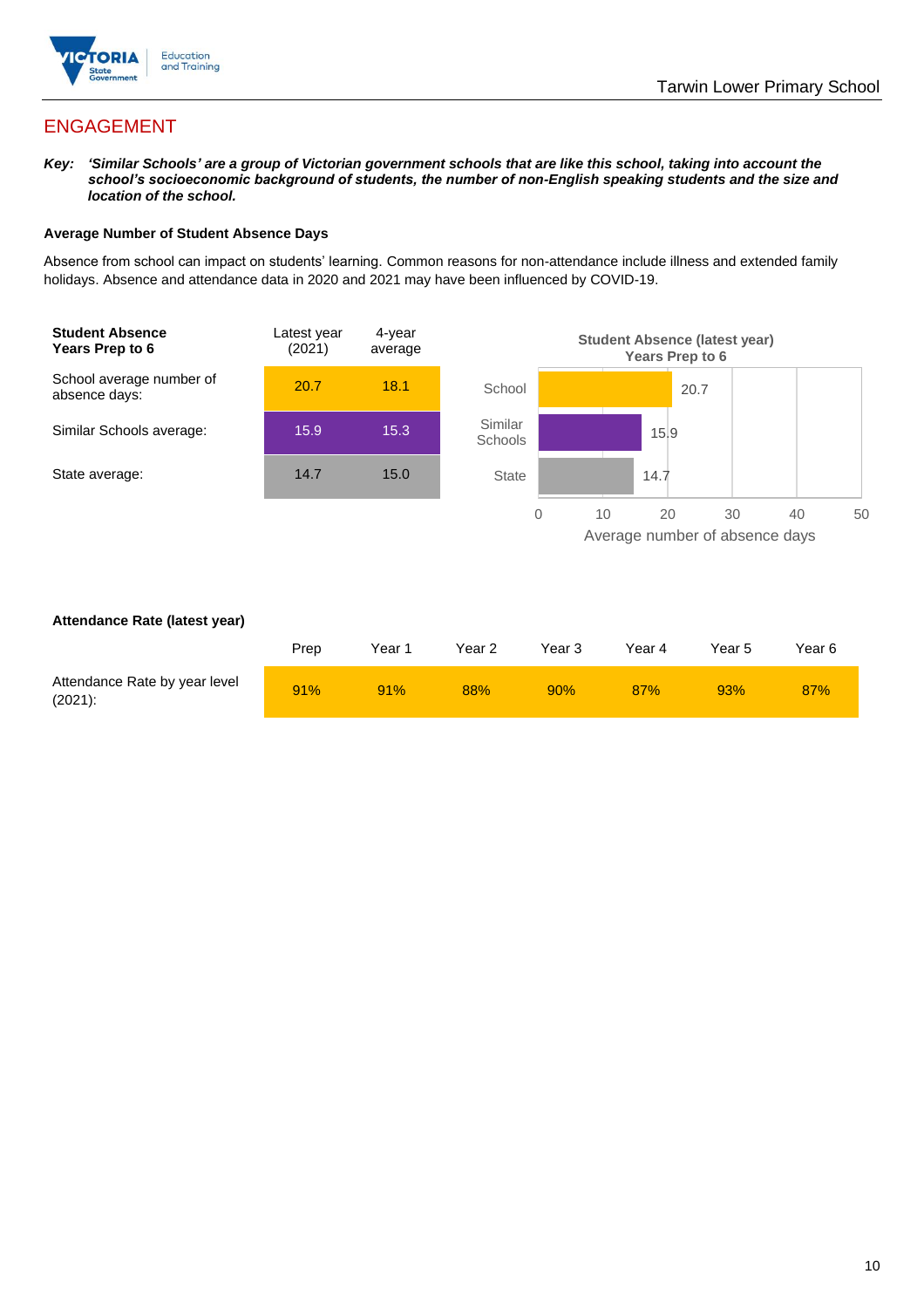

## **WELLBEING**

*Key: 'Similar Schools' are a group of Victorian government schools that are like this school, taking into account the school's socioeconomic background of students, the number of non-English speaking students and the size and location of the school.*

#### **Student Attitudes to School – Sense of Connectedness**

The percent endorsement on Sense of Connectedness factor, as reported in the Attitudes to School Survey completed annually by Victorian government school students, indicates the percent of positive responses (agree or strongly agree).



*Due to lower participation rates, differences in the timing of the survey/length of survey period and the general impact of Covid19 across 2020 and 2021, data are often not comparable with previous years or within similar school groups. Care should be taken when interpreting these results.*



#### **Student Attitudes to School – Management of Bullying**

The percent endorsement on Management of Bullying factor, as reported in the Attitudes to School Survey completed annually by Victorian government school students, indicates the percent of positive responses (agree or strongly agree).

| <b>Management of Bullying</b><br>Years 4 to 6 | Latest year<br>(2021) | 4-year<br>average |  |
|-----------------------------------------------|-----------------------|-------------------|--|
| School percent endorsement:                   | 84.8%                 | 82.1%             |  |
| Similar Schools average:                      | 85.7%                 | 85.0%             |  |
| State average:                                | 78.4%                 | 79.7%             |  |

*Due to lower participation rates, differences in the timing of the survey/length of survey period and the general impact of Covid19 across 2020 and 2021, data are often not comparable with previous years or within similar school groups. Care should be taken when interpreting these results.*

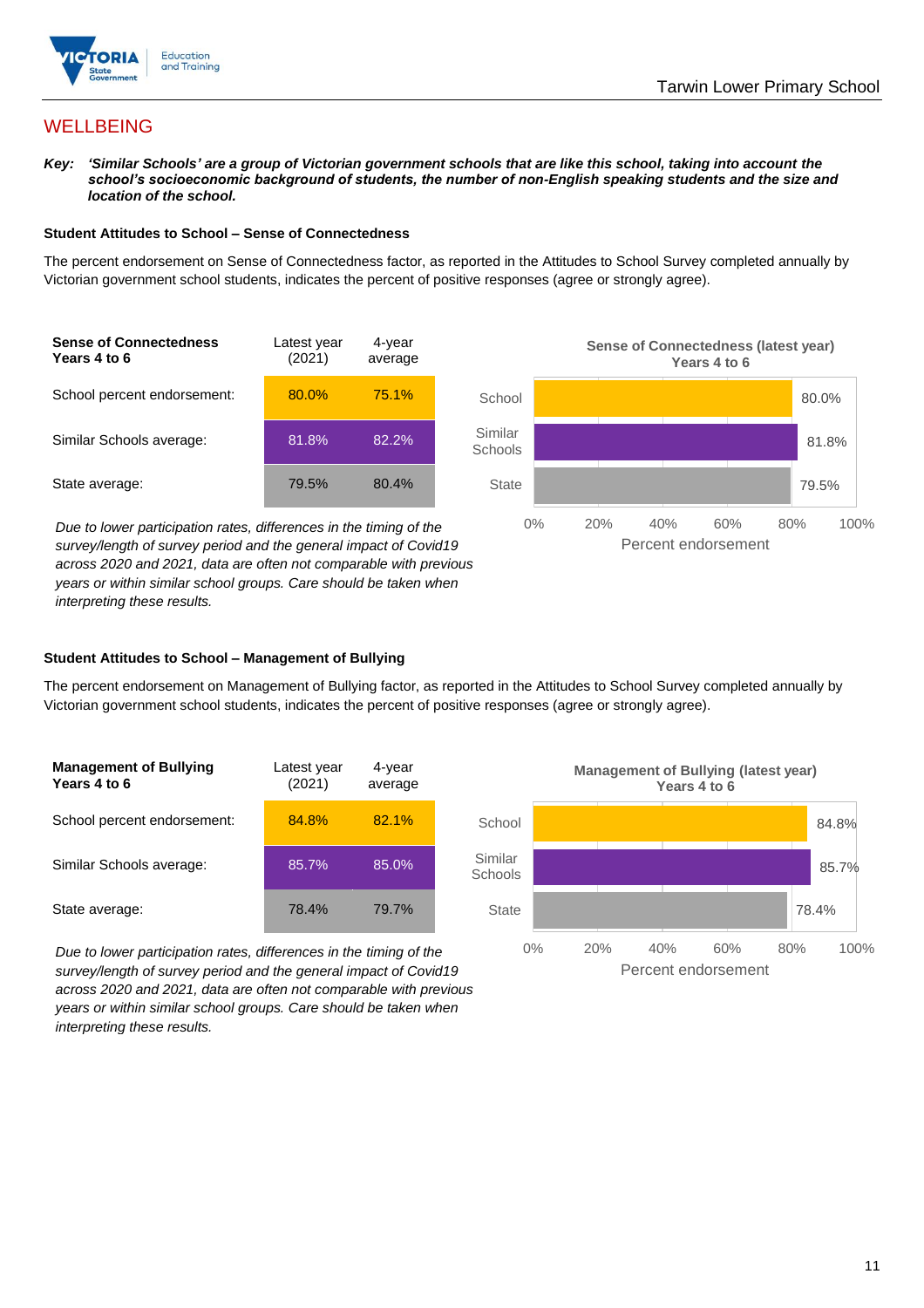

# **Financial Performance and Position**

FINANCIAL PERFORMANCE - OPERATING STATEMENT SUMMARY FOR THE YEAR ENDING 31 DECEMBER, 2021

| <b>Revenue</b>                  | <b>Actual</b> |
|---------------------------------|---------------|
| <b>Student Resource Package</b> | \$609,857     |
| Government Provided DET Grants  | \$177,641     |
| Government Grants Commonwealth  | \$1,800       |
| Government Grants State         | \$0           |
| Revenue Other                   | \$2,991       |
| <b>Locally Raised Funds</b>     | \$15,760      |
| <b>Capital Grants</b>           | \$0           |
| <b>Total Operating Revenue</b>  | \$808,050     |

| Equity $1$                                          | <b>Actual</b> |
|-----------------------------------------------------|---------------|
| Equity (Social Disadvantage)                        | \$5,034       |
| Equity (Catch Up)                                   | \$0           |
| <b>Transition Funding</b>                           | \$0           |
| Equity (Social Disadvantage - Extraordinary Growth) | \$0           |
| <b>Equity Total</b>                                 | \$5,034       |

| <b>Expenditure</b>                    | <b>Actual</b> |
|---------------------------------------|---------------|
| Student Resource Package <sup>2</sup> | \$532,591     |
| Adjustments                           | \$0           |
| <b>Books &amp; Publications</b>       | \$53          |
| Camps/Excursions/Activities           | \$6,578       |
| <b>Communication Costs</b>            | \$956         |
| Consumables                           | \$8,525       |
| Miscellaneous Expense <sup>3</sup>    | \$8,774       |
| <b>Professional Development</b>       | \$1,763       |
| Equipment/Maintenance/Hire            | \$34,286      |
| <b>Property Services</b>              | \$66,839      |
| Salaries & Allowances <sup>4</sup>    | \$43,895      |
| <b>Support Services</b>               | \$20,572      |
| Trading & Fundraising                 | \$2,644       |
| Motor Vehicle Expenses                | \$0           |
| Travel & Subsistence                  | \$0           |
| <b>Utilities</b>                      | \$7,563       |
| <b>Total Operating Expenditure</b>    | \$735,040     |
| <b>Net Operating Surplus/-Deficit</b> | \$73,010      |
| <b>Asset Acquisitions</b>             | \$0           |

(1) The equity funding reported above is a subset of the overall revenue reported by the school.

(2) Student Resource Package Expenditure figures are as of 24 Feb 2022 and are subject to change during the reconciliation process.

(3) Miscellaneous Expenses include bank charges, administration expenses, insurance and taxation charges.

(4) Salaries and Allowances refers to school-level payroll.